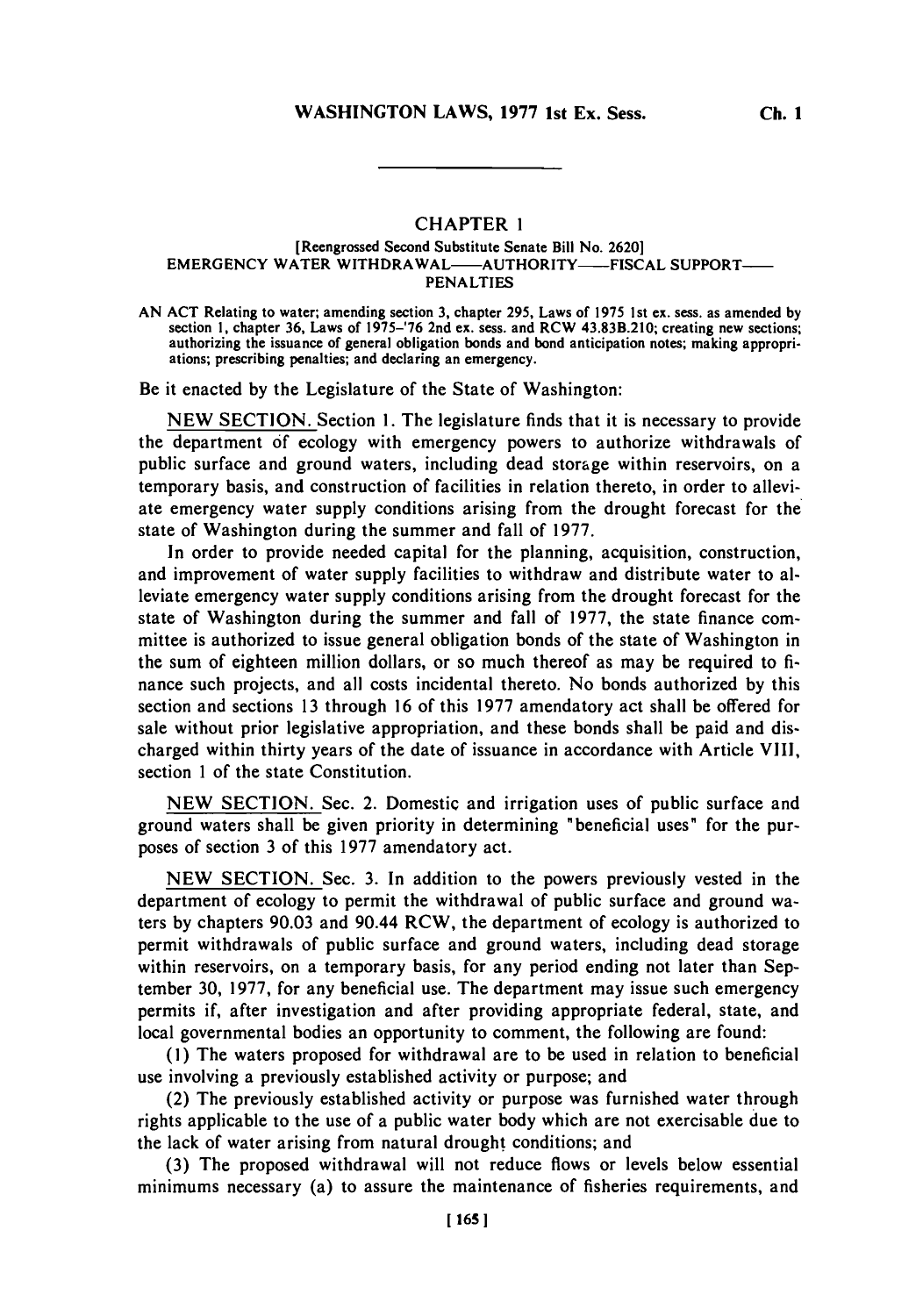**C. IWASHINGTON LAWS, 1977 1st Ex. Sess. Ch. 1**

**(b)** to protect federal and state interests including, among others, power generation, navigation, and existing water rights.

**All** permits issued hereunder shall contain provisions which allow for termination of authorized withdrawals, in whole or in part, whenever withdrawals will conflict with flows and levels as provided in subsection **(3)** of this section.

**NEW SECTION.** Sec. 4. In addition to any other powers previously vested in the department of social and health services, the department is authorized to permit withdrawal of public surface and ground waters for municipal and industrial water supply and distribution facilities to alleviate emergency water supply conditions arising from the drought forecast for the state during the summer and fall of **1977.** Such authorization shall be on a temporary basis for any period ending not later than September **30, 1977.** The department may issue such emergency permits if, after investigation and after providing appropriate federal, state, and local governmental bodies an opportunity to comment, the following are found:

**(1)** The waters proposed for withdrawal are to be used in relation to beneficial use involving a previously established activity or purpose; and

(2) The previously established activity or purpose was furnished water through rights applicable to the use of a public water body which are not exercisable due to the lack of water arising from natural drought conditions; and

**(3)** The proposed withdrawal will not reduce flows or levels below essential minimums necessary (a) to assure the maintenance of fisheries requirements, and **(b)** to protect federal and state interests including, among others, power generation, navigation, and existing water rights.

**All** permits issued hereunder shall contain provisions which allow for termination of authorized withdrawals, in whole or in part, whenever withdrawals will conflict with flows and levels as provided in subsection **(3)** of this section.

**NEW SECTION.** Sec. **5. (1)** As to projects and water withdrawal permits issued or authorized or both under sections **3** and 4 of this **1977** amendatory act, the requirements of chapter 43.21C RCW and all local zoning ordinances, plans, and local building and construction permit ordinances are waived and inapplicable. Notwithstanding any other provisions of law, water projects and related withdrawal permits, authorized or issued pursuant to sections **3** or 4 of this **1977** amendatory act shall not be subject to any public notice requirements. Permits issued under sections **3** and 4 of this **1977** amendatory act shall be in lieu of all environmental protection and natural resource regulation permits, certificates, and other approvals and authorization documents required under state statutes including, but not limited to, RCW **90.58.140, 75.20.100,** and **86.16.080,** as well as all other similar permits required under local ordinances. **All** state departments or other agencies having jurisdiction over state or other public lands which are required to be used in carrying out projects related to water withdrawal permits, issued pursuant to sections **3** and 4 of this **1977** amendatory act, shall provide short term easements or other appropriate property interests upon the payment of the fair market value: PROVIDED, That this mandate shall not apply to any lands of the state which are reserved for a special purpose or use which cannot properly be carried out if such a property interest were to be conveyed.

(2) Upon request of the department of ecology or the department of social and health services, the department of general administration may waive any public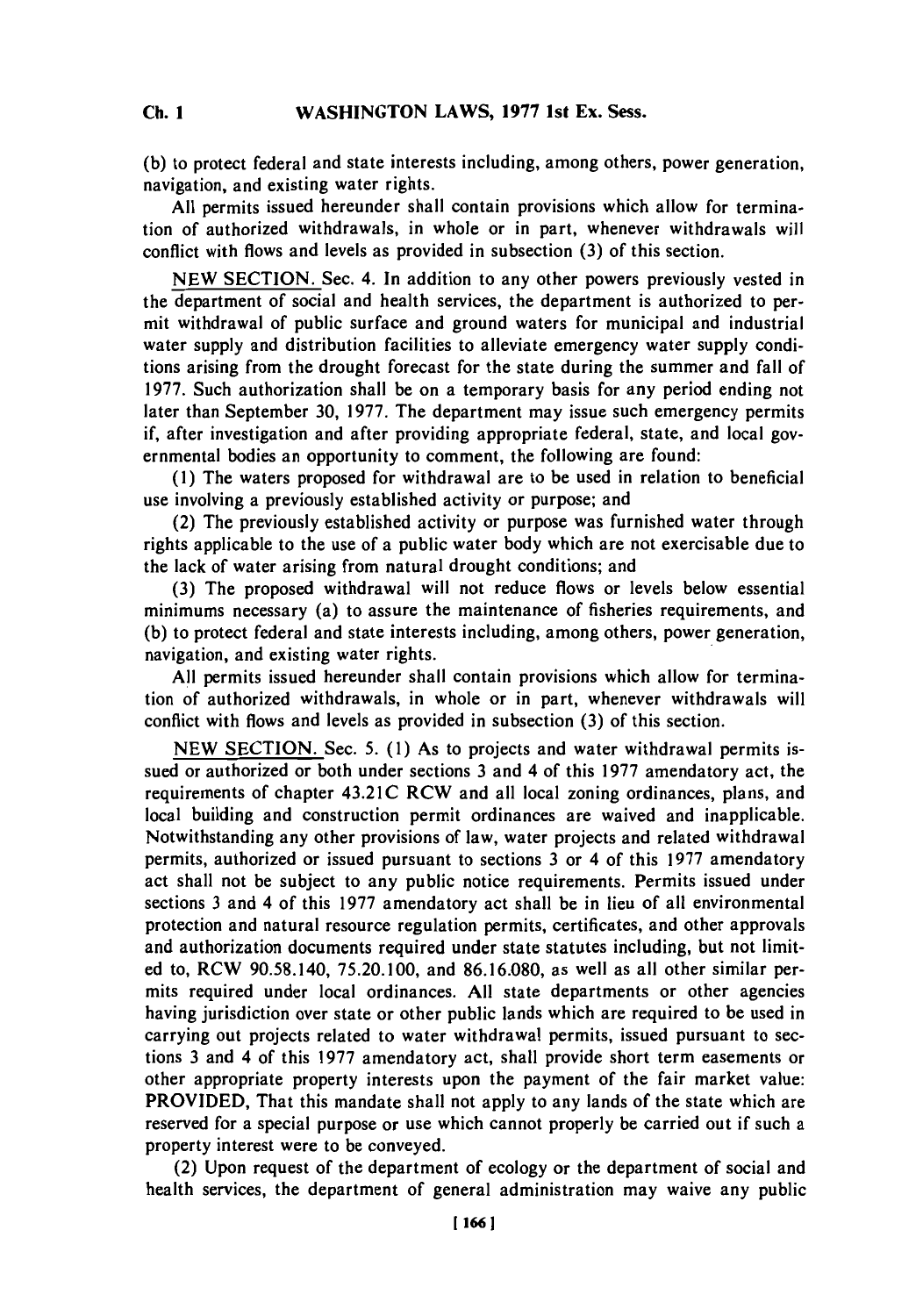**Ch. 1**

bidding requirements otherwise provided **by** law, for any project authorized **by** sections **3** or 4 of this **1977** amendatory act and financed with funds appropriated in this **1977** amendatory act if the department of general administration determines that (a) an emergency condition exists, and **(b)** if the request for a waiver is not approved the public interest will be significantly affected in a detrimental manner. The department of general administration shall rule upon requests for waiver submitted to it within five working days. If the department fails to rule within said five-day period the request shall be deemed approved and a waiver deemed to be granted. The department of general administration, after obtaining the views of the department of ecology and the department of social and health services, shall adopt rules to implement this section. Notwithstanding any other provision of this **1977** amendatory act, this subsection shall terminate on September **30, 1977.**

**NEW SECTION.** Sec. **6. (1)** Nothing in sections 1 through **10** of this **1977** amendatory act shall authorize any interference whatsoever with existing water rights.

(2) Nothing in sections 1 through **10** of this **1977** amendatory act shall authorize the establishment of rights to withdrawal of waters of a permanent nature or of rights with any priority.

**(3)** Nothing in sections 1 through **10** of this **1977** amendatory act shall authorize the establishment of a water right under RCW **90.03.250** or 90.44.060.

(4) Nothing in sections 1 through **10** of this **1977** amendatory act shall preclude any person from filing an application pursuant to RCW **90.03.250** or 90.44- **.060:** PROVIDED, HOWEVER, That any such application for withdrawal rights as to withdrawals made under authority of sections 1 through **10** of this **1977** amendatory act shall be subject to all applicable laws and rules as though sections 1 through **10** of this **1977** amendatory act had not existed.

**NEW SECTION.** Sec. **7. (1)** The department of ecology shall adopt such rules as are necessary and appropriate to carry out the powers provided in this **1977** amendatory act.

(2) The department of social and health services shall adopt such rules as are necessary and appropriate to carry out the powers provided in this **1977** amendatory act.

**NEW SECTION.** Sec. **8.** The power is granted to the department of ecology to levy civil penalties of up to one hundred dollars per day for violation of any of the provisions of this chapter and chapters **90.03, 90.22,** and 90.44 RCW, and rules, permits, and similar documents and regulatory orders of the department of ecology adopted or issued pursuant to such chapters. The procedures of RCW 90.48.144 shall be applicable to all phases of the levying of a penalty as well as review and appeal of the same.

**NEW SECTION.** Sec. **9.** The department of ecology is authorized to employ necessary temporary personnel until September **30, 1977,** in project-related' fields, including, but not limited to, engineering, hydrology, geology, and natural or water resources, not to exceed five full time equivalent staff years to carry out the provisions of sections 1 through **10** this **1977** amendatory act. Such temporary personnel shall be funded only through the biennial appropriations to the department, and not **by** funds provided **by** this **1977** amendatory act.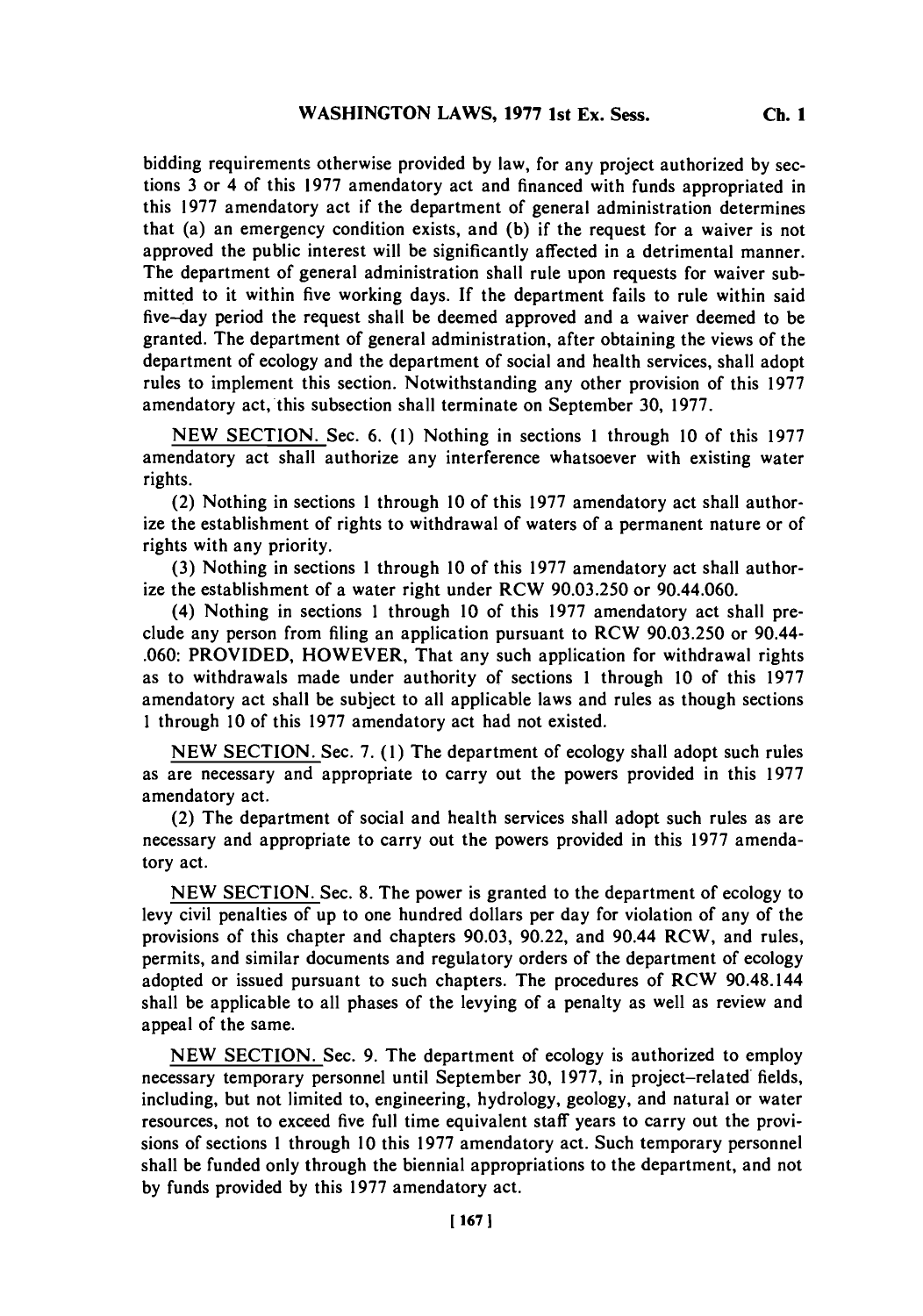**NEW SECTION.** Sec. **10. (1)** The department of ecology shall, **by** rule, establish rates of charges for all waters delivered from such facilities as constructed **by** the department with funds provided in sections **18** (2) or **(3)** of this **1977** amendatory act. Where the department provides water to public or municipal corporations or other governmental bodies having authority to distribute water, the payment for the water may **be** made pursuant to contract over a period not exceeding twentyfive years from the date of delivery. In all other cases, the department shall obtain payment for waters prior to its delivery to a purchaser. **All** payments received shall be deposited into the state emergency water projects bond redemption fund of **1977.**

(2) Public bodies, eligible to obtain funds through grants or loans or combinations thereof under the provisions of sections 1 through **10** of this **1977** amendatory act and RCW 43.83B.210 as now or hereafter amended, are authorized to enter into contracts with the department of ecology for the purpose of repaying loans authorized **by** sections **17** and **18** of this **1977** amendatory act and for the purpose of purchasing water under this section.

**(3)** The department of ecology is authorized to enter into appropriate contracts to ensure effective delivery of water and the operation and maintenance of facilities constructed pursuant to this **1977** amendatory act.

Sec. **11.** Section **3,** chapter **295,** Laws of **1975** 1st ex. sess. as amended **by** section **1,** chapter **36,** Laws of **1975-'76** 2nd ex. sess. and RCW 43.83B.210 are each amended to read as follows:

The department of ecology is authorized to make loans or grants or combinations thereof to eligible public bodies as defined in RCW 43.83B.050 for rehabilitation or betterment of agricultural water supply facilities, and/or construction of agricultural water supply facilities required to develop new irrigated lands or, when required because of emergency drought conditions, to provide water to previously irrigated lands. The department of ecology may make such loans or grants or combinations thereof as matching funds in any case where federal, local, or other funds have been made available on a matching basis. **A** loan or combination loan and grant shall not exceed **fifty** percent of the approved eligible project costs for any single proposed project: PROVIDED, That for projects authorized **by** section **18** of this **1977** amendatory act the department of ecology may make a loan or combination loan and grant up to one hundred percent of the total single project cost and the grant portion for any single project shall not exceed fifteen percent of the total single project cost. Any grant or grant portion of a combination loan and grant for any single proposed project shall not exceed fifteen percent of the eligible project costs: PROVIDED, That the fifteen percent limitation established herein shall not be applicable to project commitments which the director or deputy director of the state department of ecology made to the bureau of reclamation of the United States department of interior for providing state funding at thirty-five percent of project costs during the period between August **1,** 1974, and June **30, 1975.**

The department of social and health services is authorized to make grants of up to forty percent of the cost of construction of any eligible project necessitated **by** the **1977** drought conditions. Such grants may be made only to public bodies as defined in RCW 43.83B.050 for municipal and industrial water supply and distribution facilities.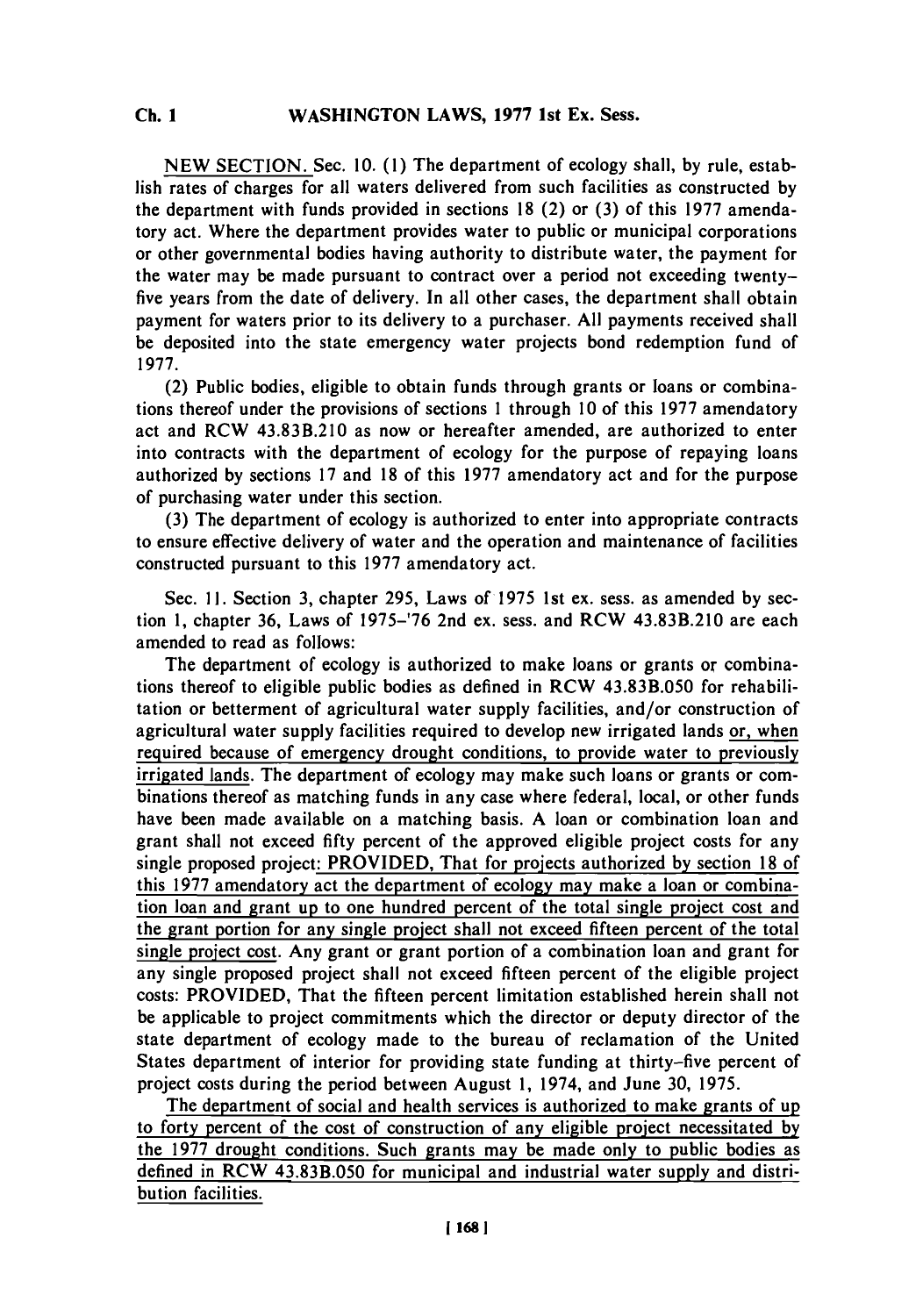**NEW SECTION.** Sec. 12. The state finance committee is authorized to prescribe the form of the bonds authorized in section 1 of this **1977** amendatory act, the time of sale of all or any portion or portions of such bonds, and the conditions of sale and issuance thereof.

The bonds shall pledge the full faith and credit of the state of Washington and contain an unconditional promise to pay the principal and interest when due. The committee may provide that the bonds, or any of them, may be called prior to the due date thereof under such terms and conditions as it may determine. The state finance committee may authorize the use of facsimile signatures in the issuance of the bonds.

As used in sections **1,** and 12 through **16** of this **1977** amendatory act, the term "water supply facilities for water withdrawal and distribution" shall mean municipal, industrial, and agricultural water supply and distribution systems including, but not limited to, all equipment, utilities, structures, real property, and interest in and improvements on real property necessary for or incidental to the acquisition, construction, installation, improvement, or use of any water supply or distribution system furnishing water for agricultural, municipal or industrial purposes.

**NEW SECTION.** Sec. **13.** At the time the state finance committee determines to issue such bonds authorized in sections **1,** and 12 through **16** of this **1977** amendatory act or a portion thereof, it may, pending the issuance thereof, issue in the name of the state, temporary notes in anticipation of the money to be derived from the sale of the bonds, which notes shall be designated as "bond anticipation notes". The proceeds from the sale of bonds and notes authorized **by** sections **1,** and 12 through **16** of this **1977** amendatory act shall be deposited in the state emergency water projects revolving account, hereby created in the general fund in the state treasury, and shall be used exclusively for the purposes specified in sections **1,** and 12 through **16** of this **1977** amendatory act and for the payment of expenses incurred in the issuance and sale of such bonds and notes: PROVIDED, That such portion of the proceeds of the sale of such bonds as may be required for the payment of the principal and interest on such anticipation notes as have been issued, shall be deposited in the state emergency water projects bond redemption fund of **1977** in the state treasury created **by** section **15** of this **1977** amendatory act.

**NEW SECTION.** Sec. 14. The principal proceeds from the sale of the bonds authorized in sections **1,** and 12 through **16** of this **1977** amendatory act shall be administered **by** the director of the department of ecology.

**NEW SECTION.** Sec. *15.* The state emergency water projects bond redemption fund of **1977,** hereby created in the state treasury, shall be used for the purpose of the payment of interest on and retirement of the bonds and notes authorized to be issued **by** sections **1,** and 12 through **16** of this **1977** amendatory act. The state finance committee, on or before June 30th of each year, shall certify to the state treasurer the amount needed in the ensuing twelve months, to meet bond retirement and interest requirements. Not less than thirty days prior to the date on which any such interest or principal and interest payment is due, the state treasurer shall withdraw from any general state revenues received in the state treasury and deposit in the **1977** emergency water projects bond redemption fund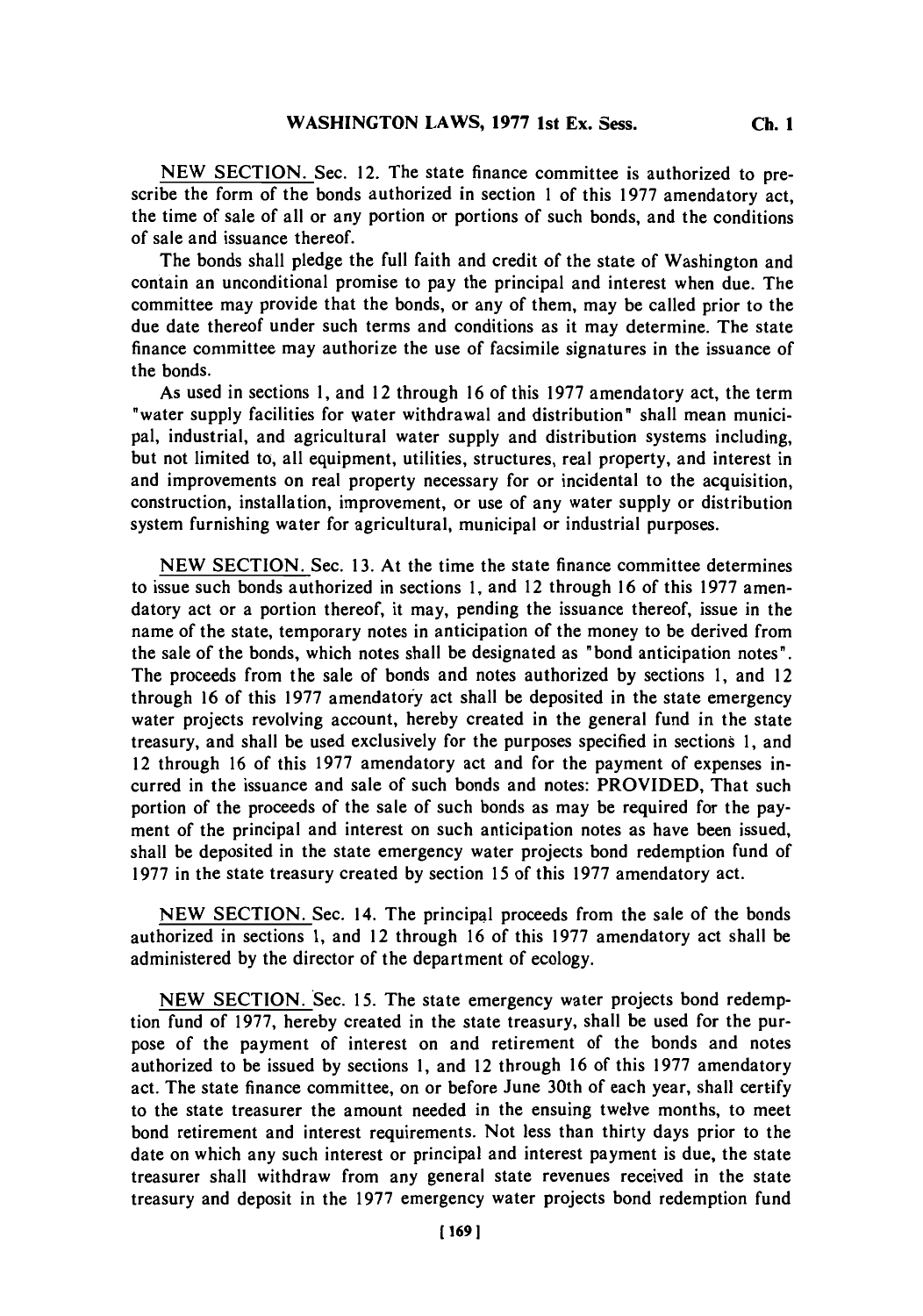## **C. IWASHINGTON LAWS, .1977 1st Ex. Sess. Ch. 1**

an amount equal to the amount certified **by** the state finance committee to be due on such payment date.

The owner and holder of each of the bonds or the trustee for any of the bonds, **by** mandamus or other appropriate proceeding, may require and compel the transfer and payment of funds as directed herein.

**NEW SECTION.** Sec. **16.** The bonds authorized **by** sections **1,** and 12 through **16** of this **1977** amendatory act shall be a legal investment for all state funds under state control and all funds of municipal corporations.

**NEW SECTION.** Sec. **17.** There is hereby appropriated to the department of social and health services the sum of nine million seven hundred thirty-seven thousand dollars, or so much thereof as may be necessary, for the biennium ending June **30, 1977, from the general fund—state and local improvements revolving ac**count-water supply facilities for the purposes authorized in sections 1 through **10** of this **1977** amendatory act and **RCW 43.8313.210** as now or hereafter amended relating to the emergency water conditions arising from the drought forecast for the summer and fall of **1977** affecting municipal and industrial water supply distribution facilities. Prior to the expenditure of funds for projects approved **by** the department, the department shall **file** a listing of the approved projects with the senate ways and means committee and the house appropriations committee.

(2) There is hereby appropriated to the department of social and health services the sum of five million three hundred twenty-seven thousand dollars, or so much thereof as may be necessary, for the biennium ending June **30, 1977,** from the general fund—state and local improvements revolving account—water supply facilities to be expended for municipal and industrial water supply and distribution facility projects for which applications are in progress on the effective date of this **1977** amendatory act and have arisen from the drought forecast for the summer and fall of **1977.** Prior to the expenditure of funds for projects approved **by** the department, the department shall file a listing of the approved projects with the senate ways and means committee and the house appropriations committee.

The municipal and industrial water supply and distribution facilities receiving funds from the appropriations contained in this section shall comply with the eligible costs criteria, health and design standards, and contract performance requirements of the municipal and industrial funding program under chapter 43.83B RCW. **All** projects shall be evaluated **by** applying the said chapter's evaluation and prioritization criteria to insure that only projects related to water shortage problems receive funding. The projects funded shall be limited to those projects providing interties with adjacent utilities, an expanded source of supply, conservation projects which will conserve or maximize efficiency of the existing supply, or a new source of supply. No obligation to provide a grant for a project authorized under this section shall be incurred after June **30, 1977.**

**NEW SECTION.** Sec. **18. (1)** There is hereby appropriated to the department of ecology for the biennium ending June **30, 1977,** from the state emergency water projects revolving account in the general fund, the sum of seven million dollars, or so much thereof as may be necessary, which shall be expended for the financing of the following agricultural water supply and distribution projects from surface water